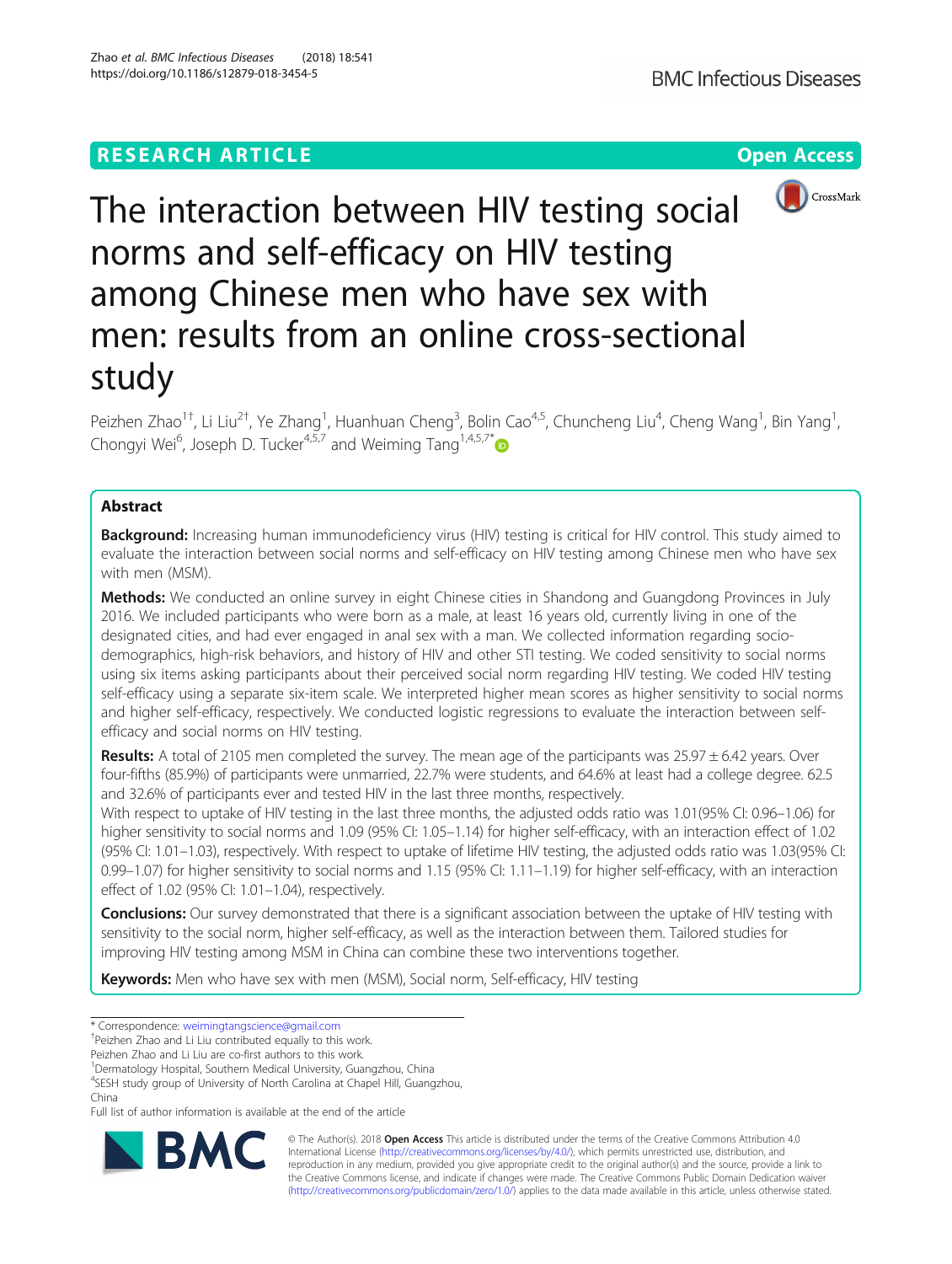# Introduction

Men who have sex with men have become a key population for HIV infection [\[1\]](#page-6-0). Increasing the uptake of HIV testing among MSM is a crucial component of the HIV treatment cascade and the control of the global HIV epidemic [\[2\]](#page-6-0).

To scale up HIV testing services, the Chinese government has established voluntary counseling and testing (VCT) clinics that offer free HIV testing services and provider-initiated testing and counseling (PITC) [\[3](#page-6-0)], but only 60% of Chinese men who have sex with men (MSM) have ever tested for HIV [[4](#page-6-0)]. Among Chinese MSM, potential reasons for low uptake of HIV testing include stigma against HIV, limited access to HIV testing service, and poor sexual orientation disclosure [[3](#page-6-0), [5,](#page-6-0) [6\]](#page-6-0). Identifying potential strategies to reduce these barriers and further improving HIV testing uptake among Chinese MSM is essential.

Studies in China and other countries indicated that HIV testing social norm and self-efficacy are two important psychosocial factors can facilitate HIV testing among MSM [[7](#page-6-0)–[9](#page-6-0)]. Self-efficacy refers to the belief in one's own ability to complete tasks and reach goals [[8\]](#page-6-0). According to the social cognitive theory, self-efficacy plays an important role in the adoption, initiation, and maintenance of health behaviors [\[8\]](#page-6-0). HIV testing self-efficacy refers to people's level of confidence to have HIV testing [\[10\]](#page-6-0). Social norms are social attitudes of approval or disapproval that specify what ought and ought not to be done and are significant in the context of health [\[11](#page-6-0)]. HIV testing social norms refer to people's social attitudes about HIV testing [\[11\]](#page-6-0). Improving HIV testing self-efficacy and perceived positive social norms of HIV testing are two intervention strategies for improving uptake of HIV testing among MSM [\[8,](#page-6-0) [9](#page-6-0), [12](#page-6-0)].

Even HIV testing social norm and self-efficacy has a positive impact on promoting HIV testing, whether these two can interact with each other and further strengthen the intervention effect is still not clear while knowing this is critical for designing tailored interventions for MSM. Therefore, the aim of this study was to examine whether there exists an interaction effect between perceived HIV testing-related social norm and self-efficacy on HIV testing among Chinese MSM. The hypothesis of this study is that the perceived HIV testing-related social norm and self-efficacy can interact with each other and further improve HIV testing uptake.

# Methods

## Study population

A nationwide cross-sectional online survey among MSM was conducted in eight Chinese cities: Guangzhou, Shenzhen, Zhuhai, Jiangmen (Guangdong Province, Southern China), Jinan, Qingdao, Jining, and Yantai (Shandong Province, Northern China) in July 2016. These eight cities of Guangdong and Shandong Province were

chosen because they were urban cities with the relatively high prevalence of HIV.

We recruited participants online by collaborating with a gay dating application. Banner advertisements with links to the online survey were sent to registered users of the application. Viewers who clicked the survey link were directed to the web survey.

We only included participants who were born biologically as a male, at least 16 years old, and currently living in one of the designated cities who had had anal sex with a man at least once during their lifetime. We also required participants to provide their cell phone numbers for other follow-up purposes and agree to informed consent. All eligible participants received a small phone card reimbursement or WeChat incentive transfer (equivalent to roughly 7.5 USD).

## Measures

After screening for eligibility and signing the informed consent, we first collected information on socio-demographic information, including age (which we further categorized into three groups: less than 20, 20–29, or 30 and above), marital status (never married or ever married, including widowed or divorced), occupation (student or not), education (senior high school or below, college/bachelors, or masters or PhD), and monthly income (less than 250 USD, 250–500 USD, 501–800 USD, 801–1250 USD or above 1250 USD). We also asked participants whether they had ever been tested for HIV (including HIV self-testing and facility-based testing) in their lifetime, whether ever self-tested, and whether testing for HIV in the last 3 months. HIV testing in lifetime was measured by asking participants whether they performed any HIV testing in their lifetime, including testing in general hospitals, clinics, the point of care sites or HIV self-testing.The HIV self-testing was defined as people tested HIV in private and interpreted the results on their own [\[13](#page-6-0)]. HIV testing in the past 3 months was measured as whether the participants performed any HIV testing in the last 3 months.

## HIV testing self-efficacy

HIV testing self-efficacy was measured using six questions that elicited participants' attitudes toward and confidence in receiving HIV testing [\[14](#page-6-0), [15](#page-6-0)]. The items are shown in Table [2](#page-3-0). All items were scored using a 4-point Likert-type response set, with answers ranging from strongly agree (4) to strongly disagree (1). For each participant, a mean score was calculated with 4 as the highest possible score of 4 and 1 as the possible lowest score. Higher mean scores indicated higher HIV testing self-efficacy. The scale assessing respondents' overall levels of HIV testing self-efficacy was found to be reliable (Cronbach's  $\alpha = 0.792$ ).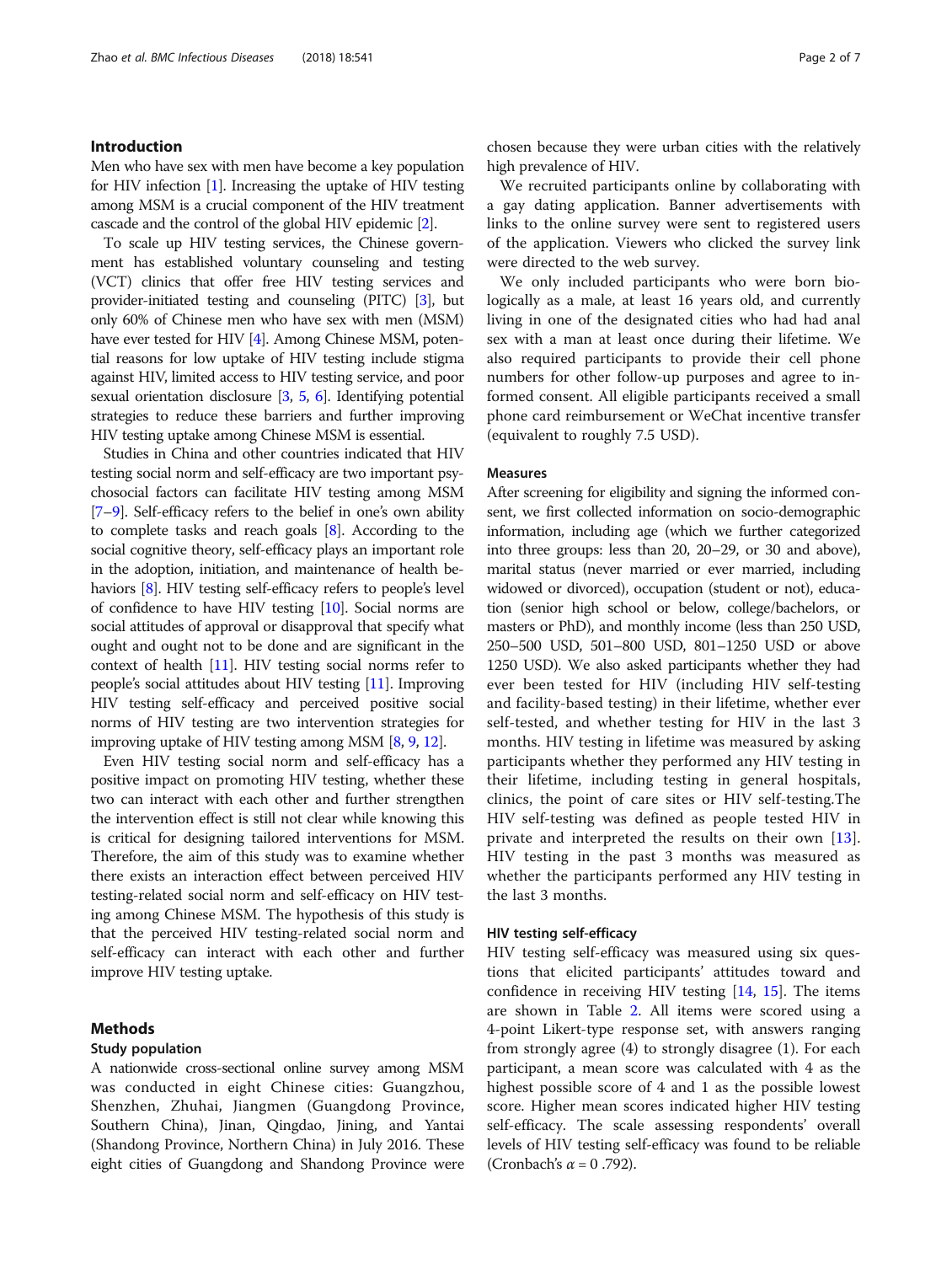# HIV testing social norm

Social norm was measured by six items asking participants about their awareness of social norms about HIV testing [[11,](#page-6-0) [16\]](#page-6-0) (see Table [2\)](#page-3-0). All items were scored using a 4-point Likert-type response set, with answers ranging from strongly agree (4) to strongly disagree (1). For each participant, a mean score was calculated with 4 as the highest possible score of 4 and 1 as the possible lowest score. Higher mean scores indicated higher sensitivity to HIV testing social norms. The Cronbach's  $\alpha$  of HIV testing social norm was 0.695.

# Statistical analysis

We used descriptive analysis to describe socio-demographics, high-risk behaviors, and self-efficacy among the participants who had been tested for HIV in the past three months and those who had not. We also analyzed the linear assumption through semiparametric regression map (Additional file [1\)](#page-5-0). Spearmen correlation tests were used to identify any association between social norm and self-efficacy. Univariate and multivariable logistic regressions were used to evaluate the association between HIV testing and self-efficacy and HIV testing and sensitivity to social norms. We used a logistic regression multiplication model to analyze the association of the interaction between HIV testing social norm and HIV testing self-efficacy. We used multivariable logistic regression to analyze the influencing factors of HIV testing. Age, education, marital status, and income were a covariate in the model. These variables were chosen based on our prior knowledge, and a directed acyclic graph (DAG) [[17\]](#page-6-0) was drawn to assist in this analysis. Throughout all the analyses, results are reported as statistically significant whenever  $P < 0.05$ . All data were analyzed using SAS 9.4 (SAS Int. Cary, NC, USA).

# Results

# Socio-demographic characteristics and behaviors

Two thousand one hundred five participants finished the online survey. The mean age of participants was  $26.0 \pm$ 6.4 years. 54.4% of the participants were  $\leq 25$  years old, 14.1% were married, 22.7% were students, 64.6% had a college or above degree, and 71.6% had an annual income less than \$9700 USD (60,000 RMB). Also, 72.4% of the participants self-identified as gay, and 23.6% self-identified as bisexual (Table 1).

# HIV testing

Among 2105 participating MSM, 1315 (62.5%) reported being tested for HIV at least once in their lifetime. However, only 687(32.6%) participants had been tested for HIV within the past 3 months. Moreover, 685(32.5%) participants reported having self-tested for HIV at least once in their lifetime.

| Page 3 of 7 |  |  |
|-------------|--|--|
|             |  |  |

|              | <b>Table 1</b> Sociodemographic characteristics of MSM participants |  |  |
|--------------|---------------------------------------------------------------------|--|--|
| $(n = 2105)$ |                                                                     |  |  |

| Characteristics                  | Frequency ( $N = 2105$ ) | Percentage (%) |
|----------------------------------|--------------------------|----------------|
| Age <sup>a</sup>                 |                          |                |
| $\leq 25$                        | 1146                     | 54.44          |
| $26 - 35$                        | 789                      | 37.48          |
| $36 - 45$                        | 149                      | 7.08           |
| $\geq 46$                        | 21                       | 1.00           |
| Student                          |                          |                |
| Yes                              | 477                      | 22.66          |
| No                               | 1628                     | 77.34          |
| Marital status                   |                          |                |
| Not married                      | 1809                     | 85.94          |
| Engaged or Married               | 187                      | 8.88           |
| Separated or Divorced            | 106                      | 5.04           |
| Widowed                          | 3                        | 0.14           |
| Education level                  |                          |                |
| High school or below             | 746                      | 35.44          |
| College diploma                  | 583                      | 27.70          |
| Undergraduate                    | 697                      | 33.11          |
| Postgraduate (Master/PhD)        | 79                       | 3.75           |
| Individual monthly income        |                          |                |
| <1500 RMB                        | 391                      | 18.57          |
| 1500-3000 RMB                    | 425                      | 20.19          |
| 3001-5000 RMB                    | 690                      | 32.78          |
| 5001-8000 RMB                    | 384                      | 18.24          |
| >8000 RMB                        | 215                      | 10.21          |
| Gender identity                  |                          |                |
| Male                             | 1999                     | 94.96          |
| Female                           | 33                       | 1.57           |
| Transgender                      | 34                       | 1.62           |
| Unsure/Other                     | 39                       | 1.85           |
| Sexual orientation               |                          |                |
| Homosexual                       | 1524                     | 72.40          |
| Bisexual                         | 496                      | 23.56          |
| Heterosexual                     | 11                       | 0.52           |
| Unsure/Other                     | 74                       | 3.52           |
| HIV testing in lifetime          |                          |                |
| Yes                              | 1315                     | 62.5           |
| No                               | 790                      | 37.5           |
| HIV Testing in the past 3 months |                          |                |
| Yes                              | 687                      | 32.6           |
| No                               | 1418                     | 67.4           |
| HIV self-testing in lifetime     |                          |                |
| Yes                              | 685                      | 32.5           |
| No                               | 1420                     | 67.5           |

 $a^a$ Age: mean = 25.97, SD =  $\pm$ 6.42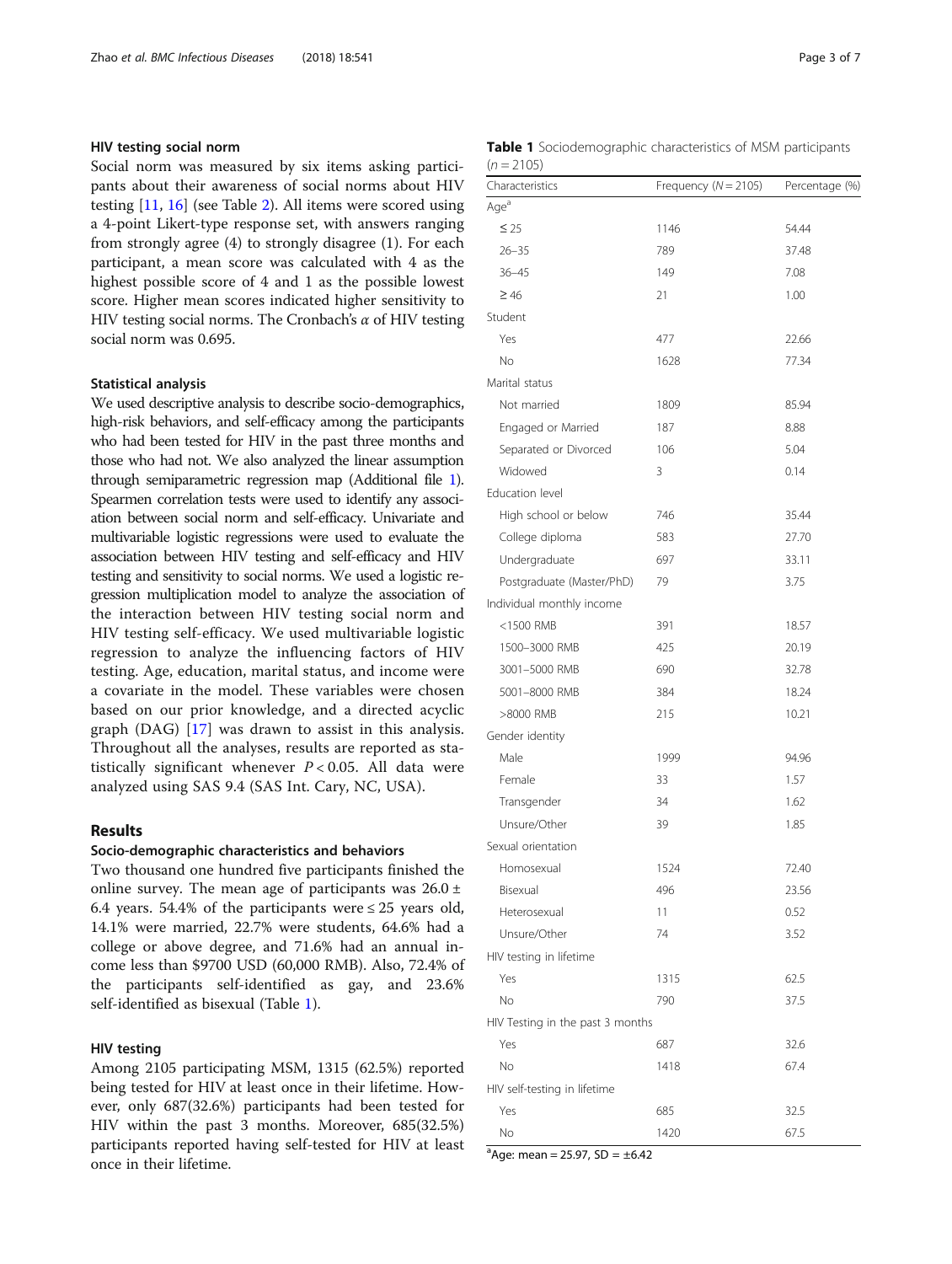# <span id="page-3-0"></span>Social norm and self-efficacy

In this study, the median(interquartile range, IQR) score of HIV testing social norms was 17.0 (15.0–18.0). While around 75% of participants endorsed all the statements of HIV testing social norms, between 17.2 and 52.2% of participants did not endorse each individual item. For HIV testing self-efficacy, the median (IQR) score was 19.0 (17.0–21.0). A majority of participants endorsed these statements, while a small proportion (2.8–26.8%) did not endorse individual items. (Table 2).

# The association between HIV testing with sensitivity to social norms and self-efficacy

Univariate analysis indicated that MSM with higher sensitivity to social norms had a higher proportion of HIV testing in the past 3 months, though the result was not significant (Crude odds ratio (cOR, main effect) = 1.02 [0.96–1.06]). Univariate analysis also indicated that MSM with higher self-efficacy had more HIV testing in the past 3 months, with a cOR (main effect) of 1.09 [1.05–1.13]. We also detected an association of the interaction between sensitivity to HIV testing social norms and self-efficacy with HIV testing in the last 3 months  $(COR = 1.02$  [1.01,1.04], see Table [3\)](#page-4-0).

Furthermore, univariate analysis indicated that MSM with higher sensitivity to the social norm was more likely to have had HIV testing at least once in their lifetime, though the difference was not significant  $(COR = 1.02$ , [0.98–1.06]). Univariate analysis also revealed that MSM with higher self-efficacy score was more likely to have had HIV testing at least once in their lifetime  $(COR = 1.09$  [0.96–1.06]). We also detected an association of the interaction between sensitivity to HIV testing social norms and self-efficacy with lifetime HIV testing  $(COR = 1.02$  [1.01, 1.04], see Table [3](#page-4-0)).

Univariate analysis demonstrated that MSM with higher sensitivity to social norms had higher lifetime HIV self-testing in a lifetime (cOR =1.12 [1.07, 1.18]). MSM with higher self-efficacy score was more likely to have lifetime HIV self-testing in a lifetime, though the effect was not significant  $(COR = 1.03, [0.99-1.07],$  see Table [3\)](#page-4-0). Similar results were observed after adjusting for potential confounders (age, marital status, education level, and monthly income).

In our multivariate analysis, MSM with higher self-efficacy was more likely to have HIV testing in the past 3 months (adjusted odds ratio,  $aOR = 1.09$  [1.05, 1.14]). For the increasing of every additional self-efficacy score, the HIV testing proportion in the past 3 months increased by 1.09 folds. Further, the interaction between social norm and self-efficacy was also associated with HIV testing in the past 3 months  $(aOR = 1.02$  [1.01, 1.03]). MSM with higher self-efficacy and higher social norm were more likely to have HIV testing in the past 3 months.

In our multivariate analysis, MSM with higher self-efficacy and higher sensitivity to social norms had higher lifetime HIV testing proportion  $(aOR = 1.15 [1.11, 1.19]$  and 1.12 [1.06, 1.78], respectively). For every additional increase of self-efficacy score, the HIV testing proportion in the lifetime increased by 1.15 folds. For every additional increase of social norms score, the HIV testing proportion in the lifetime increased by 1.12 folds. Further, the interaction effect between social norm and self-efficacy was also associated with lifetime HIV testing  $(aOR = 1.02$  [1.01, 1.04],

| Table 2 Distribution of responses for items related to social norms and self-efficacy |  |  |  |  |  |  |  |  |
|---------------------------------------------------------------------------------------|--|--|--|--|--|--|--|--|
|---------------------------------------------------------------------------------------|--|--|--|--|--|--|--|--|

|                                                                                                                | Strongly agree |             | Disagree   | Strongly  |
|----------------------------------------------------------------------------------------------------------------|----------------|-------------|------------|-----------|
|                                                                                                                |                | Agree       |            | disagree  |
| Social Norm                                                                                                    |                |             |            |           |
| Most gay men want to get tested but are afraid to get tested.                                                  | 513(24.37)     | 977(46.41)  | 517(24.56) | 98(4.66)  |
| Most gay men who get tested do not want others to find out they were tested.                                   | 746(35.44)     | 969(46.03)  | 341(16.20) | 49(2.33)  |
| Most gay men want to get tested for HIV.                                                                       | 762(36.20)     | 981(46.60)  | 345(16.39) | 17(0.81)  |
| Most gay men who want to get tested will tell their partners they want to get tested                           | 490(23.28)     | 995(47.27)  | 575(27.32) | 45(2.14)  |
| Most gay men have been tested for HIV                                                                          | 323(15.34)     | 684(32.49)  | 968(45.99) | 130(6.18) |
| Most gay men get tested for HIV only if they are sick or feel uncomfortable                                    | 393(18.67)     | 968(45.99)  | 634(30.12) | 110(5.23) |
| Self-Efficacy                                                                                                  |                |             |            |           |
| You would feel comfortable discussing HIV testing with a potential partner                                     | 508(24.13)     | 1033(49.07) | 495(23.52) | 69(3.28)  |
| You feel confident that you could refuse to have sex with a partner who did not<br>want to undergo HIV testing | 686(32.59)     | 860(40.86)  | 447(21.24) | 112(5.32) |
| You feel confident that you could persuade your partner to undergo HIV testing                                 | 717(34.06)     | 1152(54.73) | 224(10.64) | 12(0.57)  |
| You can get tested for HIV if you wish                                                                         | 1004(47.70)    | 1043(49.55) | 52(2.47)   | 6(0.29)   |
| You would get tested for HIV even if you are afraid to know the results                                        | 925(43.94)     | 1074(51.02) | 91(4.32)   | 15(0.71)  |
| You have confidence that you will undergo HIV testing regularly                                                | 541(25.70)     | 1028(48.84) | 501(23.80) | 35(1.66)  |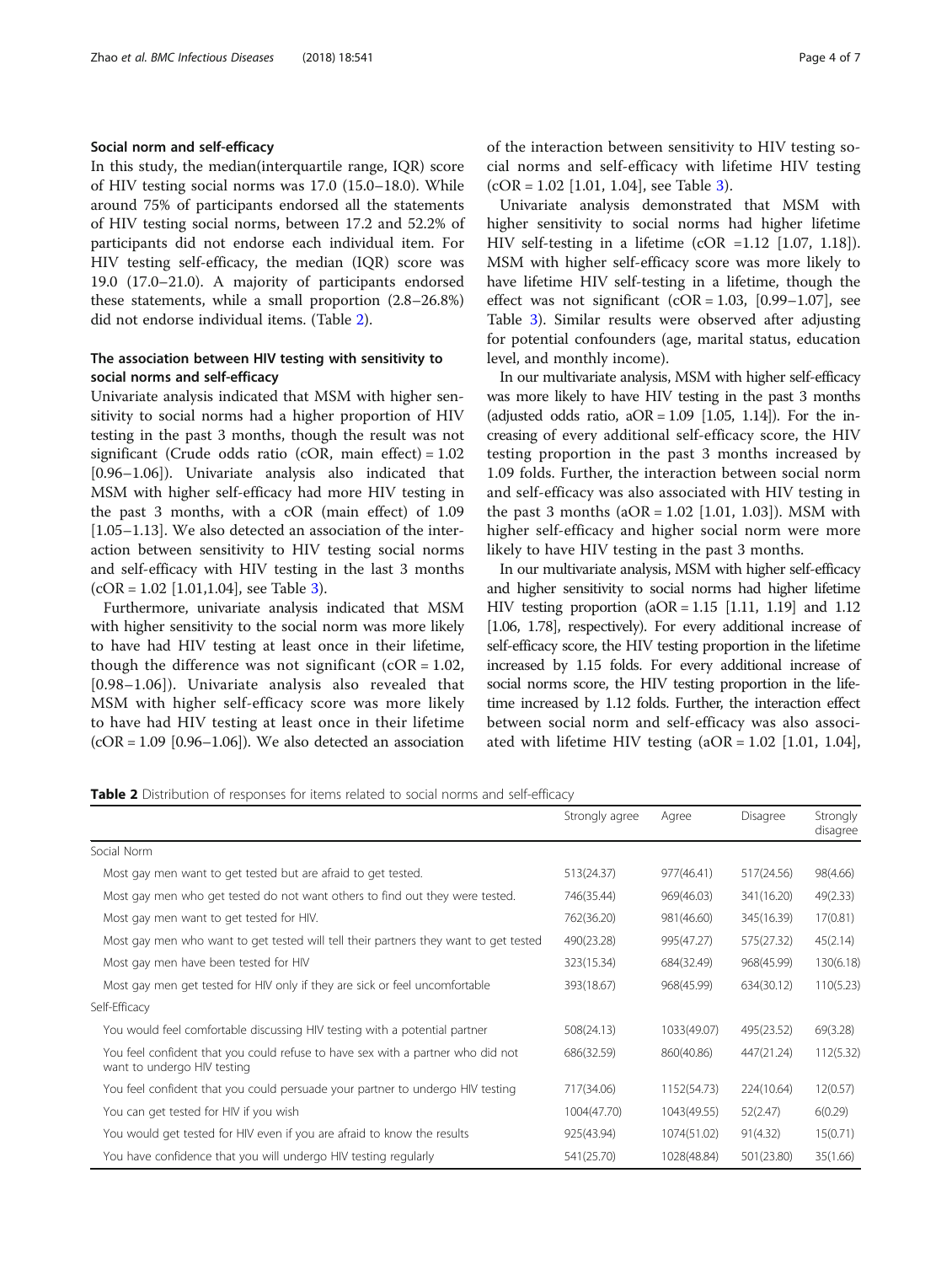<span id="page-4-0"></span>

|  |  | Table 3 The association of HIV testing with Social Norms, Self-Efficacy, and their interaction |
|--|--|------------------------------------------------------------------------------------------------|
|  |  |                                                                                                |

|                                  | Crude Model |      |                          |                        | Adjusted Model* |      |                  |                          |
|----------------------------------|-------------|------|--------------------------|------------------------|-----------------|------|------------------|--------------------------|
|                                  | Coefficient | SE   | OR (95% CI)              | $P$ -value             | Coefficient     | SE   | OR (95% CI)      | $P$ -value               |
| HIV Testing in the past 3 months |             |      |                          |                        |                 |      |                  |                          |
| Intercept                        | $-0.16$     | 0.42 |                          |                        | 0.82            | 0.51 |                  | $\overline{\phantom{0}}$ |
| Social norm                      | 0.01        | 0.02 | 1.02(0.96,1.06)          | 0.55                   | 0.01            | 0.02 | 1.01(0.96, 1.06) | 0.75                     |
| Intercept                        | $-1.58$     | 0.40 |                          |                        | $-0.71$         | 0.48 |                  |                          |
| Self-efficacy                    | 0.09        | 0.02 | 1.09(1.05, 1.13)         | $< 0.001$ #            | 0.09            | 0.02 | 1.09(1.05, 1.14) | $< 0.001$ <sup>#</sup>   |
| Intercept                        | 5.10        | 2.88 |                          | ÷                      | 5.47            | 2.92 |                  |                          |
| Social norm                      | $-0.40$     | 0.17 | 0.67(0.48, 0.93)         | $0.018^{#}$            | $-0.38$         | 0.17 | 0.69(0.49, 0.96) | $0.029$ <sup>#</sup>     |
| Self-efficacy                    | $-0.23$     | 0.14 | 0.79(0.60, 1.05)         | 0.11                   | $-0.20$         | 0.15 | 0.82(0.62, 1.09) | 0.17                     |
| Social norm*Self-efficacy        | 0.02        | 0.01 | 1.02(1.01, 1.04)         | $0.023*$               | 0.02            | 0.01 | 1.02(1.01, 1.03) | $0.042*$                 |
| HIV testing in lifetime          |             |      |                          |                        |                 |      |                  |                          |
| Intercept                        | 0.24        | 0.35 |                          |                        | $-2.20$         | 0.43 |                  |                          |
| Social norm                      | 0.02        | 0.02 | 1.02(0.98,1.06)          | 0.42                   | 0.03            | 0.02 | 1.03(0.99, 1.07) | 0.20                     |
| Intercept                        | $-2.07$     | 0.31 |                          |                        | $-4.42$         | 0.41 |                  |                          |
| Self-efficacy                    | 0.14        | 0.02 | 1.15(1,11,1.89)          | $< 0.001$ <sup>#</sup> | 0.14            | 0.02 | 1.15(1.11, 1.19) | $< 0.001$ <sup>#</sup>   |
| Intercept                        |             |      |                          |                        | $-12.14$        | 2.55 |                  |                          |
| Social norm                      | 0.39        | 0.14 | 1.41(1.10, 1.80)         | $0.007$ #              | 0.44            | 0.15 | 1.48(1.14,1.92)  | $0.003*$                 |
| Self-efficacy                    | 0.54        | 0.12 | 1.64(1.32,2.04)          | $< 0.001$ <sup>#</sup> | 0.58            | 0.13 | 1.70(1.36, 2.13) | $< 0.001$ <sup>#</sup>   |
| Social norm*Self-efficacy        | 0.02        | 0.01 | 1.02(1.01, 1.04)         | $0.001$ #              | 0.03            | 0.01 | 1.02(1.01, 1.04) | 0.0008"                  |
| Self-HIV testing in lifetime     |             |      |                          |                        |                 |      |                  |                          |
| Intercept                        | $-1.82$     | 0.43 |                          |                        | $-0.53$         | 0.53 |                  |                          |
| Social norm                      | 0.11        | 0.03 | 1.12(1.07, 1.18)         | $< 0.001$ #            | 0.11            | 0.03 | 1.12(1.06, 1.18) | $< 0.001$ <sup>#</sup>   |
| Intercept                        | $-0.39$     | 0.39 | $\overline{\phantom{a}}$ |                        | 0.95            | 0.49 |                  | $\overline{\phantom{0}}$ |
| Self-efficacy                    | 0.02        | 0.02 | 1.03(0.99,1.07)          | 0.22                   | 0.02            | 0.02 | 1.02(0.99, 1.07) | 0.24                     |
| Intercept                        | 2.09        | 2.81 |                          | $\qquad \qquad -$      | 3.29            | 2.87 |                  | $\overline{\phantom{a}}$ |
| Social norm                      | $-0.04$     | 0.17 | 0.91(0.68, 1.22)         | 0.54                   | $-0.04$         | 0.17 | 0.92(0.68, 1.23) | 0.56                     |
| Self-efficacy                    | $-0.08$     | 0.14 | 0.84(0.66, 1.07)         | 0.16                   | $-0.08$         | 0.14 | 0.84(0.66, 1.08) | 0.17                     |
| Social norm*Self-efficacy        | 0.04        | 0.01 | 1.01(0.99,1.02)          | 0.16                   | 0.04            | 0.01 | 1.01(0.99,1.02)  | 0.18                     |

\*Model adjusted for age (Continuous), marital status (Not married, engaged or Married, separated or widowed), education level (High school or below, college or bachelors, or masters or PhD) and monthly income (<1500 RMB, 1500–3000 RMB, 3001–5000 RMB, 5001–8000 RMB or >8000 RMB). # and bold indicates P < 0.05

see Table 3). MSM with higher self-efficacy and higher social norm were more likely to have HIV testing in the life time.

# Discussion

Previous studies have shown that HIV testing self-efficacy and social norms had an impact on the uptake of HIV testing. This study extends the existing literature by assessing the relationship between HIV testing and social norms, self-efficacy, and the potential interaction between social norms and self-efficacy.

Our study showed that sensitivity to HIV testing social norms was positively associated with having received an HIV testing within the past 3 months as well as lifetime HIV testing. This is consistent with the findings of previous studies from northern Nigeria and rural Uganda [\[7](#page-6-0)]. This finding supports the hypothesis that improving HIV testing social norms can potentially improve the HIV testing uptake among Chinese MSM. Intervention packages aimed at improving HIV testing proportion should consider social norms and perceptions of social norms as an actionable part of the overall intervention strategies.

Our study also indicated that HIV testing self-efficacy was positively associated with lifetime HIV testing. This finding is consistent with previous studies, which have shown that improving HIV testing self-efficacy is useful for promoting HIV testing and medication adherence [[18](#page-6-0)–[20](#page-6-0)]. Our study suggests the importance of developing strategies (i.e. raising the severity perception  $[14]$  $[14]$ ) to strengthen MSM self-efficacy, thereby improving safe sexual behavior and HIV testing proportion [\[21](#page-6-0)]. More importantly, integrating self-efficacy with other ongoing interventions (i.e., HIV self-testing), and further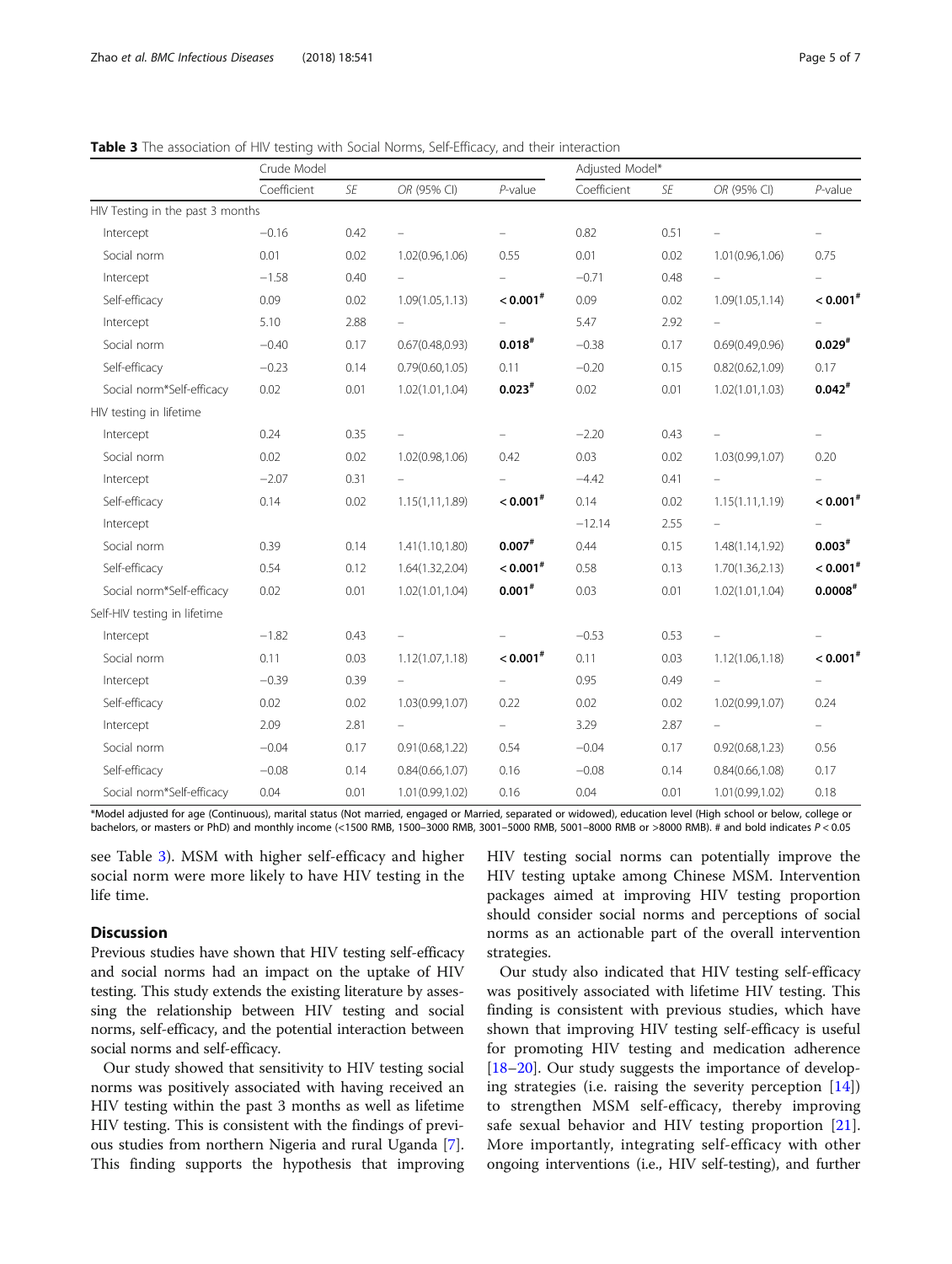<span id="page-5-0"></span>improving the effectiveness of these implementation strategies will be more practical.

Further, our study demonstrated that sensitivity to social norms and self-efficacy interact with each other in promoting HIV testing, and MSM with both higher sensitivity to social norms and self-efficacy were more likely to have HIV testing. This finding is consistent with previous literature that positive social norms and self-efficacy would work together in improving condom use among MSM [\[22](#page-6-0)]. There are several potential reasons for this phenomenon. First, MSM with higher sensitivity to social norms may be more likely to discuss HIV testing with friends [[23](#page-6-0)]. This kind of interaction may further increase their self-efficacy and lead to HIV testing. Second, reasoned action theory has shown that when people are aware of their community's support for an act, they will be more likely to carry out such behavior [\[24\]](#page-6-0). Third, according to social cognitive theory, people with higher self-efficacy and sensitivity to social norms may make a greater effort to accomplish their goals in the near future [[15](#page-6-0)]. Further implementation studies that can combine the social norms and self-efficacy strategies, and working together to improve HIV testing together would be more effective.

In our study, the prevalence of HIV testing among MSM remained low with 32.6% of participants having been tested for HIV in the last 3 months and 62.5% of participants having been tested for HIV in their lifetime. These testing proportions are higher than those from Thailand in 20[1](#page-6-0)4  $[25]$  $[25]$  $[25]$  and Zhejiang, China in 2014  $[1]$ , but lower than those from Cambodia in 2015 [[26](#page-6-0)]. The HIV testing proportion is still far behind the UNAIDS target for 90% testing among infected individuals in 2014 [[27](#page-6-0)]. This may be attributable to many factors. First, there is low awareness among MSM of the infection risk associated with sexual behavior [\[28\]](#page-6-0). Secondly, even MSM who are willing to be tested often need to travel to other cities for testing in order to avoid social stigma [[29](#page-6-0)]. Thirdly, younger MSM are less likely to have been tested for HIV, potentially due to their fear of HIV testing in healthcare settings [\[30\]](#page-6-0), in our study about 54.4% of the participants were 25 years old or younger. Lastly, the geographical distribution of HIV testing sites is unbalanced in China [\[31](#page-6-0)].

This study has several limitations. Firstly, we recruited participants through a mobile dating application, so participants tended to be younger, more highly educated, with a higher burden of syphilis and HIV [[32\]](#page-6-0). MSM in remote rural areas in China were not included in the study. Secondly, HIV testing in the past 3 months was self-reported, which might lead to social desirability bias. Thirdly, the Cronbach's  $\alpha$  of HIV testing social norm and self-efficacy were a bit low. Lastly, like many other online cross-sectional studies, there might be a selection bias in the study, as the online participants are tended to be young and well educated [[33\]](#page-6-0).

# **Conclusions**

In summary, our results showed that the prevalence of HIV testing among MSM in China is suboptimal and may result in continuing transmission of HIV. However, most of the MSM who participated in this study were fairly confident in their likelihood of having HIV testing. Our study noted the association of the interaction between sensitivity to HIV testing-related social norms and self-efficacy with HIV testing and self-HIV testing among Chinese MSM. MSM with higher sensitivity to social norms and self-efficacy were more likely to have HIV testing. Future studies should investigate how social norms and self-efficacy are working together in promoting HIV testing. Policies and intervention packages (such as culturally competent sexual health education interventions [[34\]](#page-6-0)) should focus on increasing positive social norms and self-efficacy among MSM as an essential component of the overall intervention strategy.

# Additional file

[Additional file 1:](https://doi.org/10.1186/s12879-018-3454-5) Semiparametric regression map for social norm and self-efficacy. (TIFF 351 kb)

## Abbreviations

aOR: Adjusted odds ratio; cOR: Crude odds ratio; DAG: Directed acyclic graph; HIV: Human Immunodeficiency Virus; IQR: Interquartile range; MSM: Men who have sex with men; PITC: Provider-initiated testing and counseling; PLWH: People living with HIV; VCT: Voluntary counseling and testing

## Acknowledgments

Thanks to Katherine Li for reviewing a prior version of this manuscript. This work is supported by the National Key Research and Development Program of China (2017YFE0103800), the National Institutes of Health [National Institute of Allergy and Infectious Diseases (NIAID) 1R01AI114310]; University of North Carolina (UNC)-South China STD Research Training Centre [Fogarty International Centre 1D43TW009532]; UNC Center for AIDS Research [NIAID 5P30AI050410]; and the Bill & Melinda Gates Foundation to the Mesh Consortium (BMGF-OPP1120138); National Center for Advancing Translational Sciences [UL1TR001111] at the National Institutes of Health and Medical Scientific Research Foundation of Guangdong Province of China(A2018508). The listed grant funders played no role in any step of this study.

#### Funding

This work was supported by the National Key Research and Development Program of China (2017YFE0103800), the National Institutes of Health [National Institute of Allergy and Infectious Diseases 1R01AI114310]; UNC-South China STD Research Training Centre [Fogarty International Centre 1D43TW009532]; UNC Center for AIDS Research [National Institute of Allergy and Infectious Diseases 5P30AI050410]; University of California San Francisco Center for AIDS Research [National Institute of Allergy and Infectious Diseases P30 AI027763]; and the Bill & Melinda Gates Foundation to the Mesh Consortium (BMGF-OPP1120138. This publication was also supported by Grant Number UL1TR001111 from the National Center for Advancing Translational Sciences (NCATS) at the National Institutes of Health. Medical Scientific Research Foundation of Guangdong Province of China(A2018508). The listed grant funders played no role in any step of this study.

# Availability of data and materials

The datasets used and/or analyzed during the current study are available from the corresponding author on reasonable request.